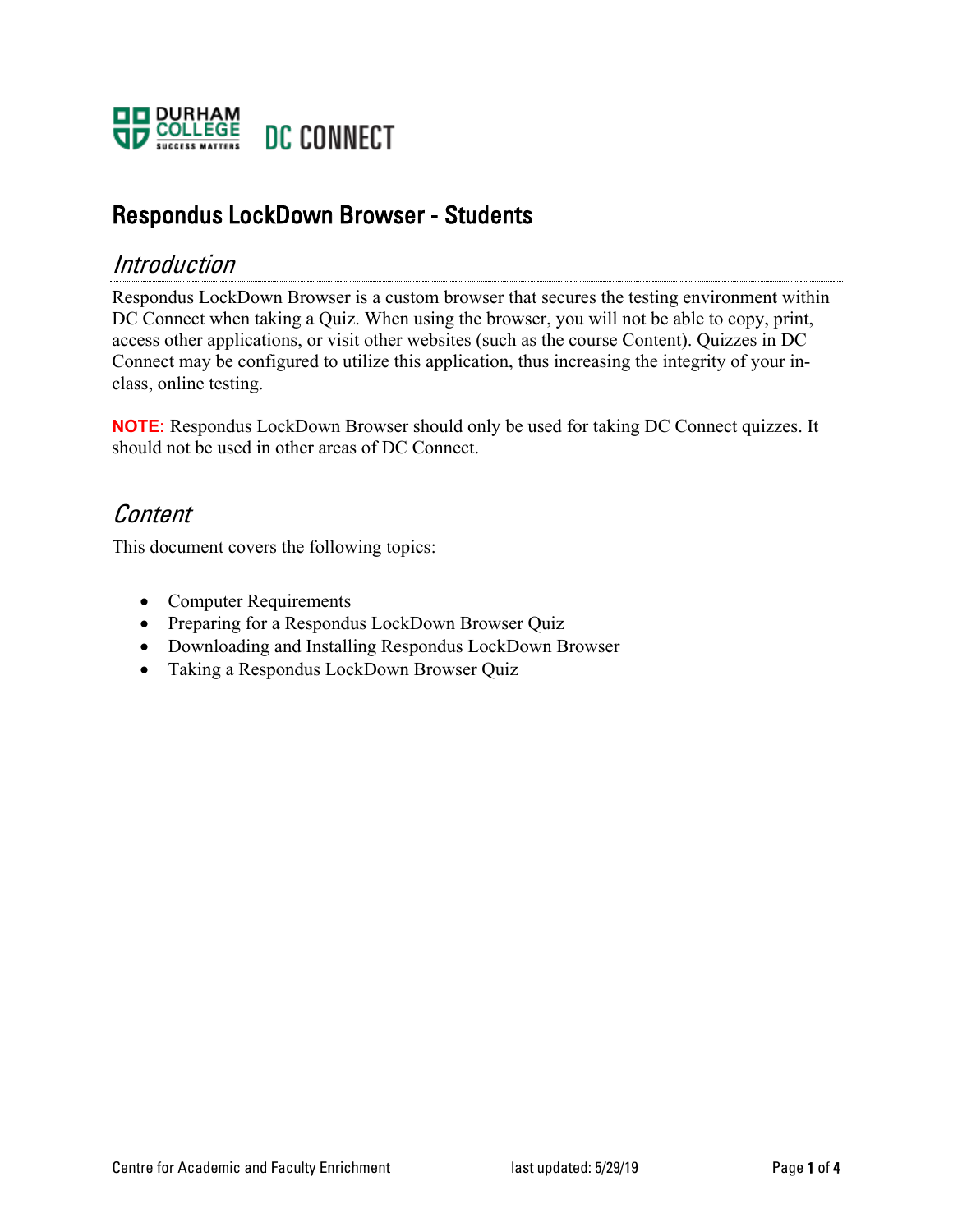### Computer Requirements

Respondus LockDown Browser can be installed on a desktop or laptop computer. The application will not run on a mobile device.

If you are using a Mac, be sure the OS is version 10.10 or newer, and that you have 120 MB permanent space on the hard drive available.

If you are using a PC, be sure the OS is Windows 7 or newer, and that you have 75 MB permanent space on the hard drive available.

# Preparing for a Respondus LockDown Browser Quiz

Before taking a DC Connect quiz that requires Respondus LockDown Browser, there are steps you must take to ensure you have the best possible (glitch free) assessment experience.

Prior to taking the quiz:

- Make sure your battery is at full charge
- If possible, plug in to a power source
- If possible, use a wired internet connection
- Turn off all other WIFI devices so they are not competing for the wireless signal
- Make sure your operating system is updated
- Run the Respondus LockDown Browser update (if you have previously installed the application)
- Shut down and restart your computer before doing the quiz

## Downloading and Installing Respondus LockDown Browser



After clicking on the quiz link, you will be taken to the **Quiz Details** page. Scroll down to the bottom of the page to the **Quiz Requirements** section.

Click on the **Download and Quiz Requirements install the latest version of LockDown Browser** link and You must use the Respondus LockDown Browser to take this quiz. follow the prompts to install the application on your ▶ Download and install the latest version of LockDown Browser । 2 computer.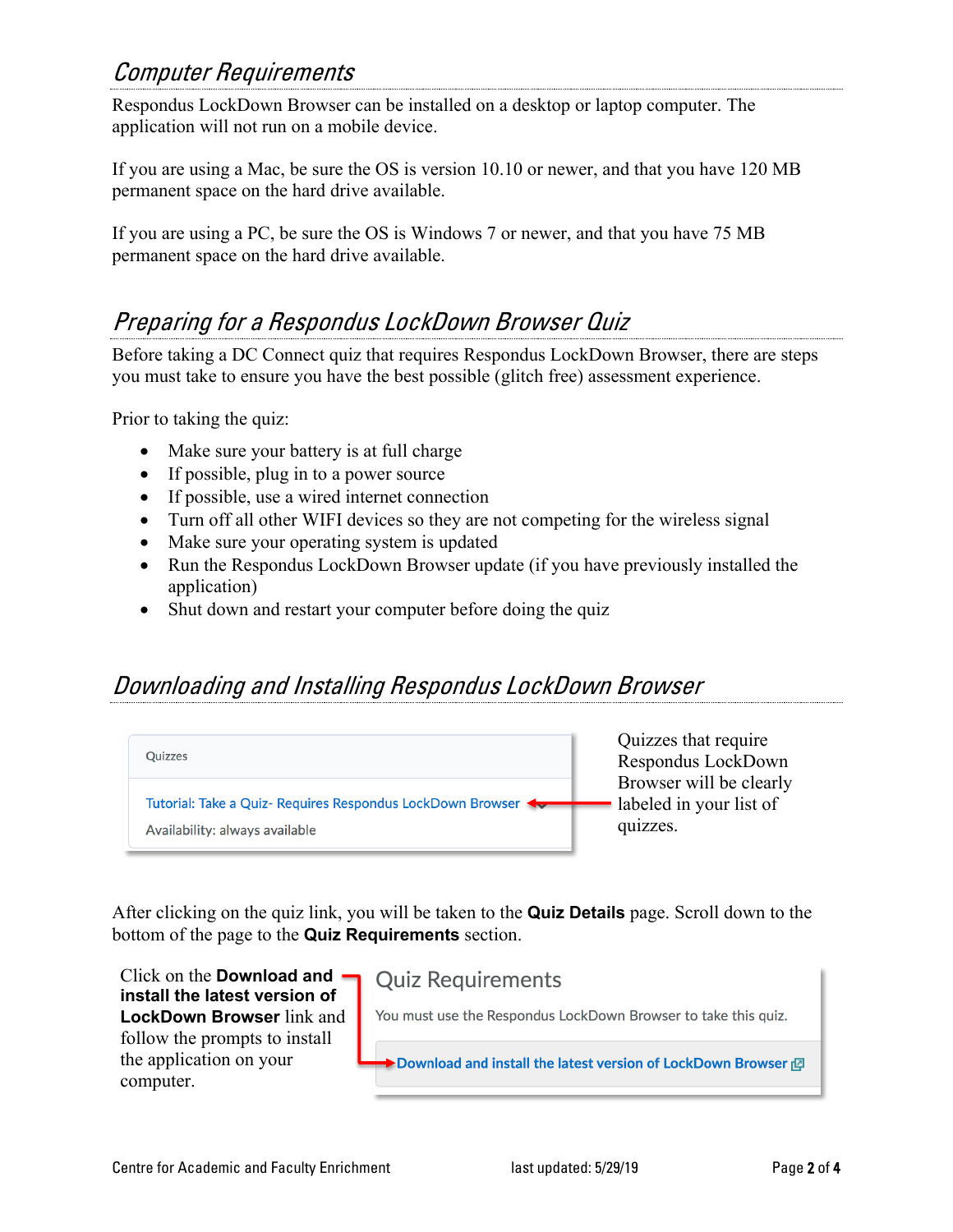Prior to taking the quiz, be sure to follow the steps described in the **Preparing for a Respondus LockDown Browser Quiz** above.

Access your course in DC Connect and navigate to the **Quizzes** to display the **Quiz List**. Click on the quiz link for the quiz you wish to attempt.



A **LockDown Browser Status** pop-up will appear,